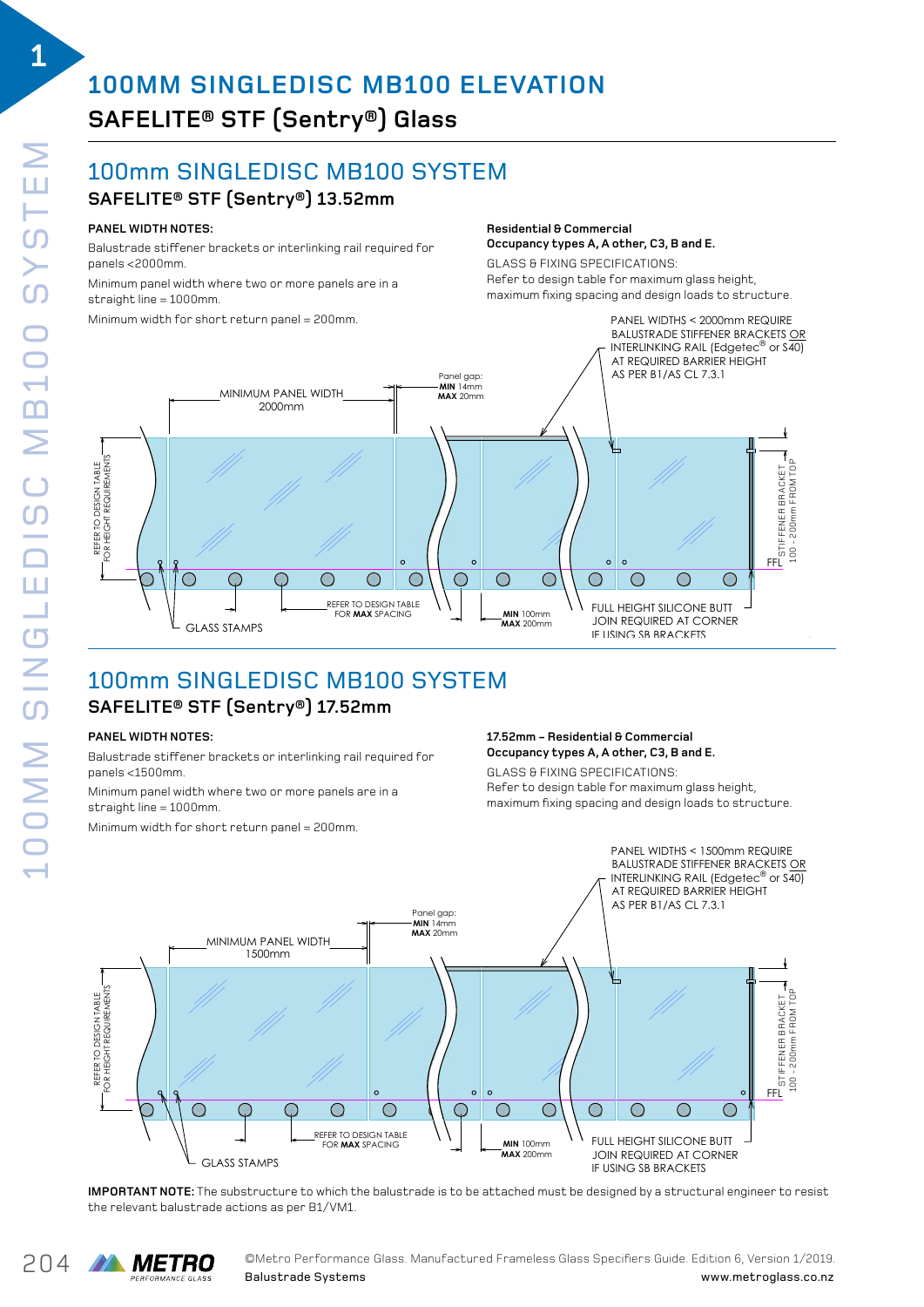## **SAFELITE® EVA Glass**

# 100mm SINGLEDISC MB100 SYSTEM

#### **SAFELITE® EVA 15.2mm SAFELITE® EVA 17.2mm**  $\mathbf{S}$

#### **PANEL WIDTH NOTES:**

www.metroglass.co.nz

Minimum panel width where two or more panels are in a  $straight line = 1000mm$ . Minimum width for short return panel = 200mm.

#### **Residential & Commercial Occupancy types A, A other, C3, B and E.** ELEVATION DRAWING 02

GLASS & FIXING SPECIFICATIONS: **Residential & commercial OCCUPATION IS ANNET CONCLUSION** maximum fixing spacing and design loads to structure.



**IMPORTANT NOTE:** The substructure to which the balustrade is to be attached must be designed by a structural engineer to resist the relevant balustrade actions as per B1/VM1.

**1**

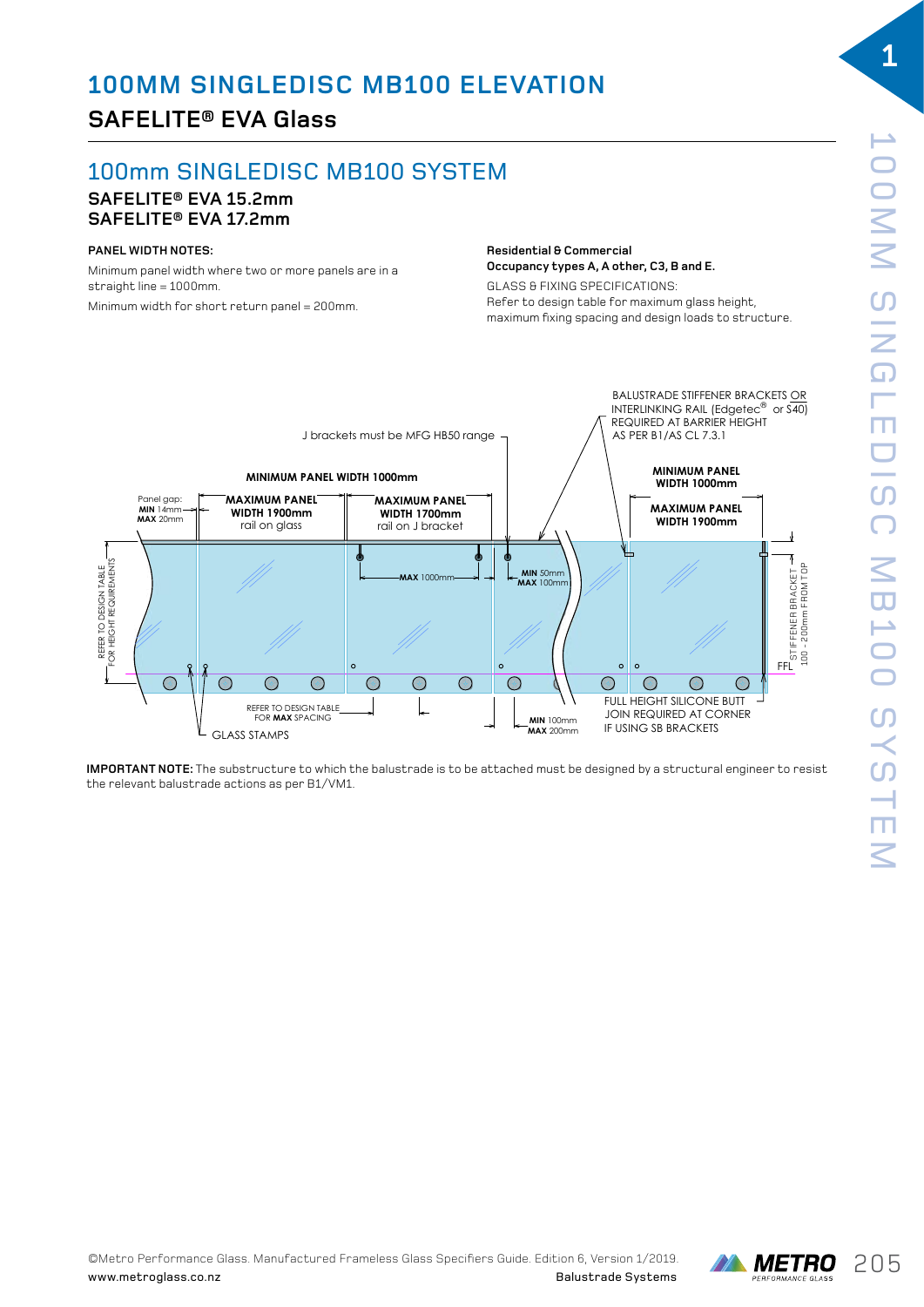# **TEMPAFLOAT® Glass**

### 100mm SINGLEDISC MB100 SYSTEM SUMB100 BALUSTRADE SYSTEMS

### **TEMPAFLOAT® 12mm**

### **PANEL WIDTH NOTES:**

Minimum panel width where two or more panels are in a straight line = 1000mm. TEMPAFLOAT 12mm SINGLE DISC MB100 SYSTEM

m<br>Minimum width for short return panel = 200mm.

**Residential & Commercial Residential & commercial Occupancy types A, A other, C3, B and E. Occupancy types A, A other, C3, B and E. Residential & commercial**

GLASS & FIXING SPECIFICATIONS: acheed of milita of components.<br>Refer to design table for maximum glass height, maximum fixing spacing and design loads to structure. Refer to design table for maximum glass height, imum fixing spacing and design loads to structure. glass of the specification of the summands:



# 100mm SINGLEDISC MB100 SYSTEM

#### **TEMPAFLOAT® 15mm** SINGLE DISC MB100 SYSTEM AFLUAI® 15mm

### **PANEL WIDTH NOTES:**

Minimum panel width where two or more panels are in a straight line = 1000mm.

maximum fixing spacing and design loads to s<br>Minimum width for short return panel = 200mm. Interventional are interventional parall (SAO or Edgetec ) and a an widen for short recu

#### **Residential & Commercial Occupancy types A, A other, C3, B and E.** Occupancy types A, A other, C3, B and E.

GLASS & FIXING SPECIFICATIONS: Refer to design table for maximum glass height, maximum fixing spacing and design loads to structure.  $R_{\rm F}$ ano $\gamma$  o $\gamma$ poo $\gamma$ i $\gamma$ i oonor $\gamma$  oo $\gamma$  b and  $L$ :



IMPORTANT NOTE: The substructure to which the balustrade is to be attached must be designed by a structural engineer to resist the relevant balustrade actions as per B1/VM1. structural engineer to resist the relevant balustrade actions as per B1/VM1.

**1**

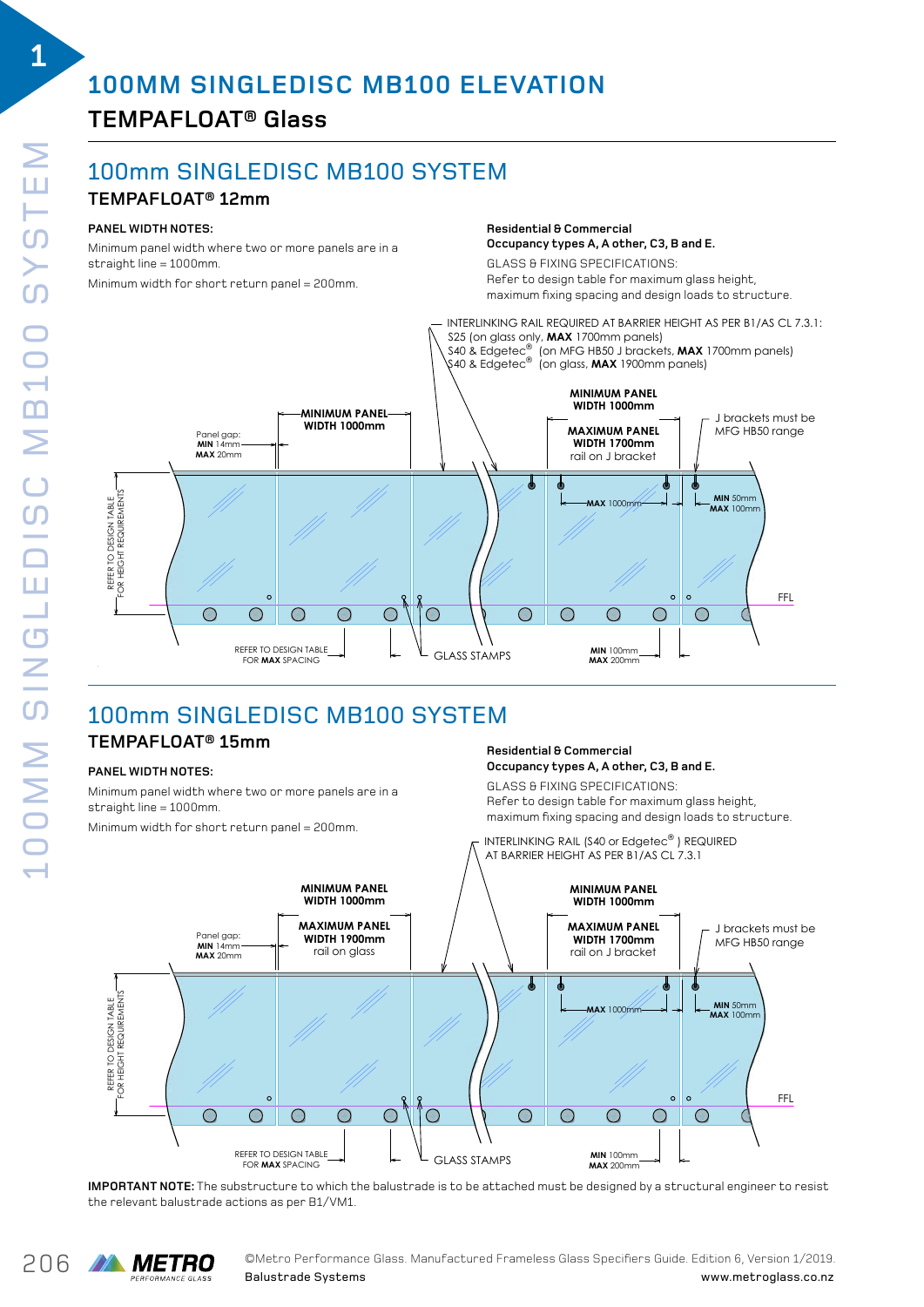# 100mm SINGLEDISC MB100 SYSTEM **POOL FENCE ONLY TEMPAFLOAT® 12mm & 15mm**

APPLIES TO FREE STANDING POOL FENCES NOT PROTECTING A FALL OF > 1000mm.

As of Jan 2017, complies with Building Code clause F9  $\theta$ section 162C of the building Act.

GLASS & FIXING SPECIFICATIONS: ut ASS & FIXING SPECIFICATIONS.<br>Refer to design table for maximum glass height, maximum fixing spacing and design loads to structure.



SINGLE DISC MB100 BALUSTRADE SYSTEM

**IMPORTANT NOTE:** The substructure to which the balustrade is to be attached must be designed by a structural engineer to resist the relevant balustrade actions as per B1/VM1. structural engineer to resist the relevant balustrade actions as per B1/VM1.

**1**